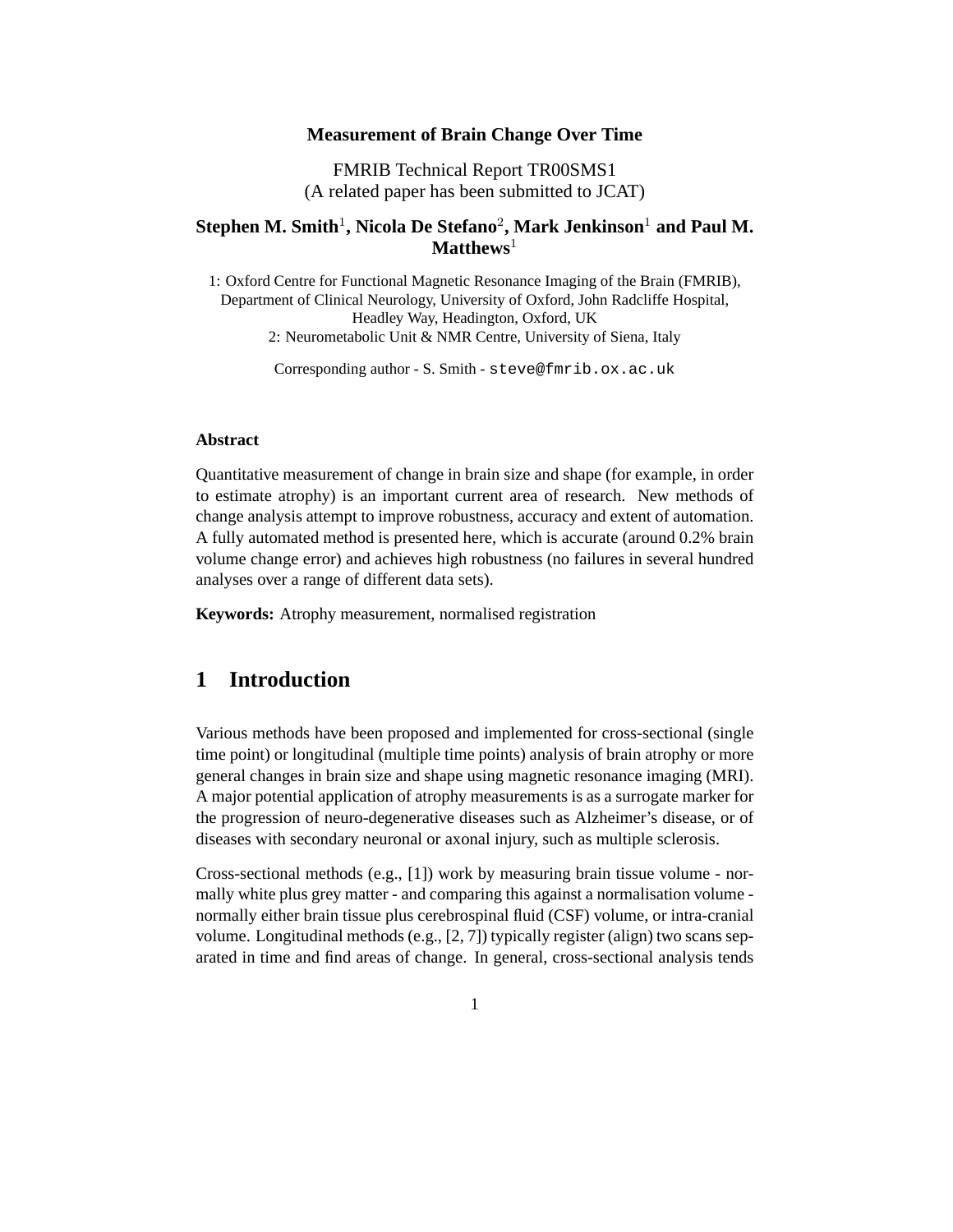to incur higher measurement error than longitudinal analysis (related mainly to the practical difference between indirect - cross-sectional - and direct - longitudinal - measurement of change). Additionally, most data sets do contain multiple time point measurements.

This paper presents a completely automated longitudinal measurement method named SIENA (Structural Image Evaluation, using Normalisation, of Atrophy). It performs segmentation of brain from non-brain tissue in the head, estimates the outer skull surface, and uses these results to register the two scans, while correcting (normalising) for imaging geometry changes. Then the registered segmented brain images are used to find local atrophy, measured on the basis of the movement of image edges, found to sub-pixel accuracy.

SIENA overcomes some important limitations of current methods. First, all stages are fully automated. Second, it is robust, allowing analysis of less than ideal MR images. Third, it can be applied to data acquired with different pulse sequences. The method appears to be relatively insensitive to slice thickness. The accuracy in the measurement of brain volume change (BVC) has been shown to be around 0.2%BVC with reasonable quality MR images.

# **2 Method**

## **2.1 Brain Extraction**

The first processing stage is the extraction of the brain from each of the input images, that is, the segmentation of brain from non-brain tissue. The method used is known as BET - Brain Extraction Tool. BET uses a tessellated mesh to model the surface; this model is allowed to deform according to various dynamic local controlling terms until it optimally fits the brain surface [14]. Results are extremely good, even around the eyes, one of the most difficult areas to segment from the brain.

BET provides a binary brain mask, the segmented brain image and an external skull surface image as output. For an example brain surface, see Figure 1. The cerebellum is included in the segmented brain, as is the upper part of the brain stem - the stem is automatically cut according to a surface interpolated sagittally across the ventral cerebellum, pons and temporal lobes.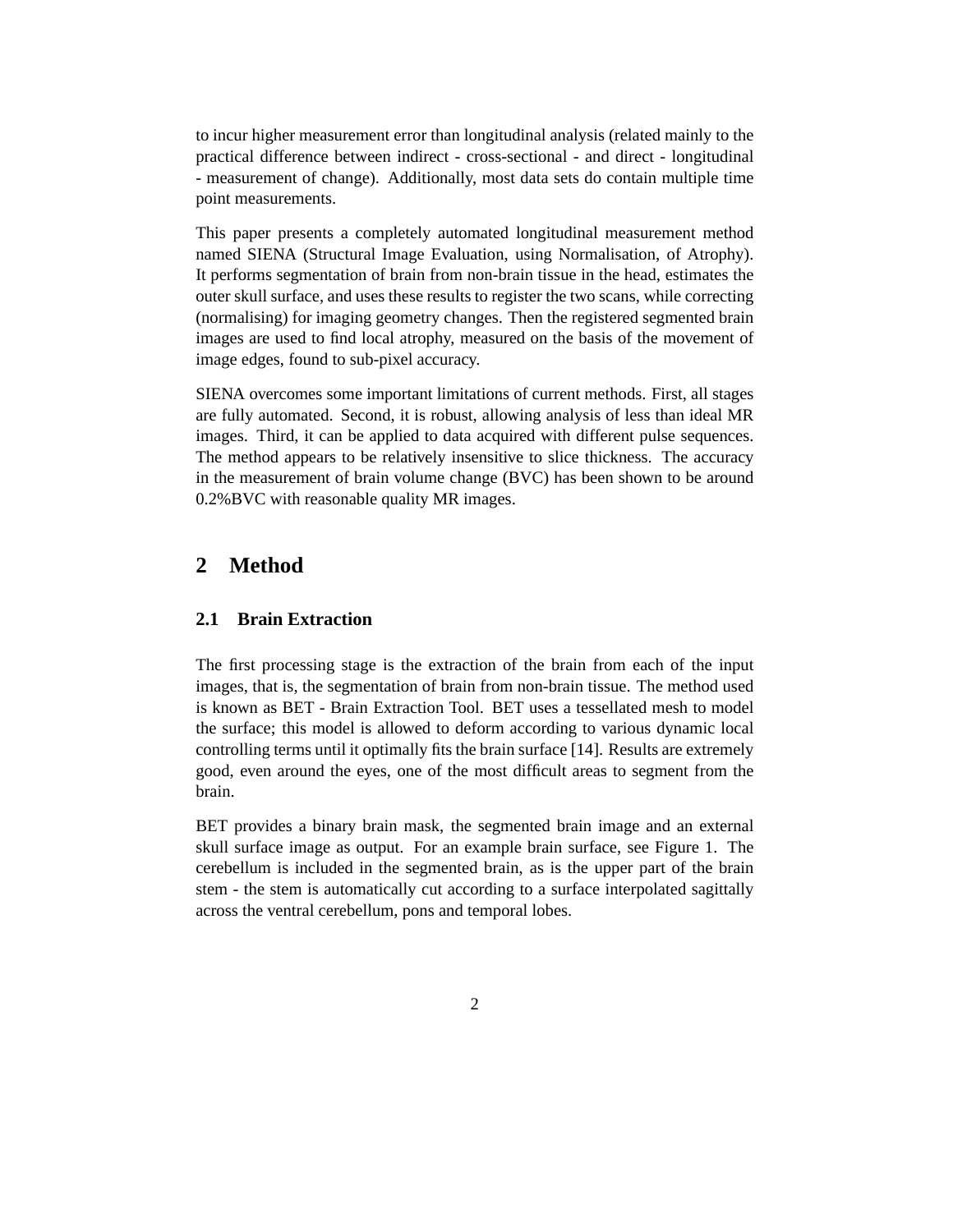

Figure 1: Example brain surface found by BET.

## **2.2 Skull Extraction**

Measurement of changes in brain size independent of that of the skull (which is of fixed size in the adult) benefits from the estimation of the skull as a normalising factor in both cross-sectional and longitudinal measurements. The importance of this in the latter case will now be explained in more detail.

Before brain change can be measured, the two images of the brain have to be registered (aligned). Clearly this registration cannot allow rescaling, otherwise the overall atrophy will be underestimated. However, because of possible changes in imaging geometry over time (due to gradient calibration drift, local field distortions or varying head placement in the scanner), it is necessary to hold the scale constant (see also [5] for previous work on this problem; note that some longitudinal methods have failed to take account of this problem, although methods based primarily on cross-sectional measurements tend to normalise against it). With the method described here, this can be achieved by using the exterior skull surface, which is assumed to be constant in size and shape, as a scaling constraint in the registration.

In most MR images, the skull appears very dark. In T1-weighted images, the internal surface of the skull is largely indistinguishable from the CSF, which is also dark. Thus the exterior surface is searched for. This also can be difficult to identify, even for human experts, but is the most realistic surface to aim to find. The exterior skull surface is found automatically as the final stage of brain extraction, using BET. Starting with the estimated brain surface, each surface point is taken as the start of a search outwards for the optimal skull position. The most distant (from the brain) point of low intensity (before the bright scalp) is found, and the first peak in gradient outside of this is then defined, as the exact position of the exterior of the skull surface. This method is quite successful, even in regions of overlying (dark) muscle or where there is significant (bright) marrow within the bone.

Thus a skull image is generated for each input image, to be used in registration.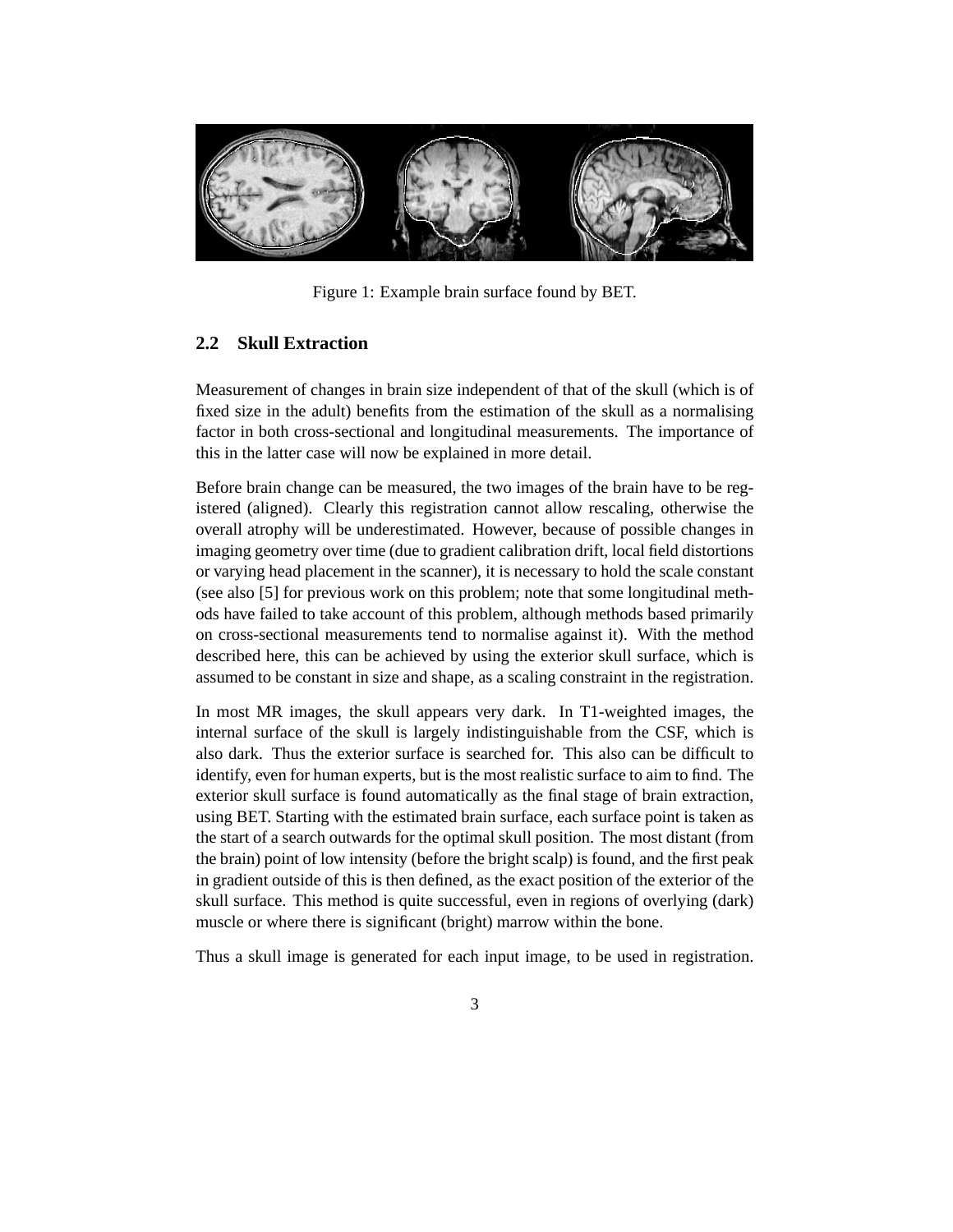For example, see Figure 2. Here the estimate of the skull is poor at the very top



Figure 2: Example exterior skull surface found by BET.

of the head, as intensity inhomogeneity causes the entire signal to fade here. This is fairly typical, and this amount of "missing skull" is not in general a problem in terms of the quality of following registration.

#### **2.3 Registration**

As already stated, before the differences between two images can be found, the brains in the two images must be aligned, using a registration procedure. The registration carried out uses a robust and accurate automated linear registration tool, FLIRT (FMRIB's Linear Image Registration Tool) [9]. This uses the correlation ratio cost function [12] and multi-scale search followed by minimisation.

The use of FLIRT in this application is more complex than in the more normal case of registration of two single images. Instead, we are attempting to register two brains, whilst using the two skull images to constrain the scale and skew. In the first stage, the second brain is registered to the first, with a full affine (linear) transformation. Thus translation, rotation, scaling and skew are all allowed to vary (12 parameters). The brain images are used in this first step in preference to the head or the skull images; the head image contains a lot of highly variable components which detract from the registration, such as different ear or scalp appearance, whilst the skull images are far less rich than the brain images, and would therefore result in reduced registration robustness. The resulting transformation is then applied to the second skull image.

The transformed second skull image is then registered to the first skull image, allowing only the scaling and skew to vary. This forces the scaling and skew constraint on the whole procedure, correcting for changes in image geometry. The resulting transform is applied to the registered second brain, thus applying the con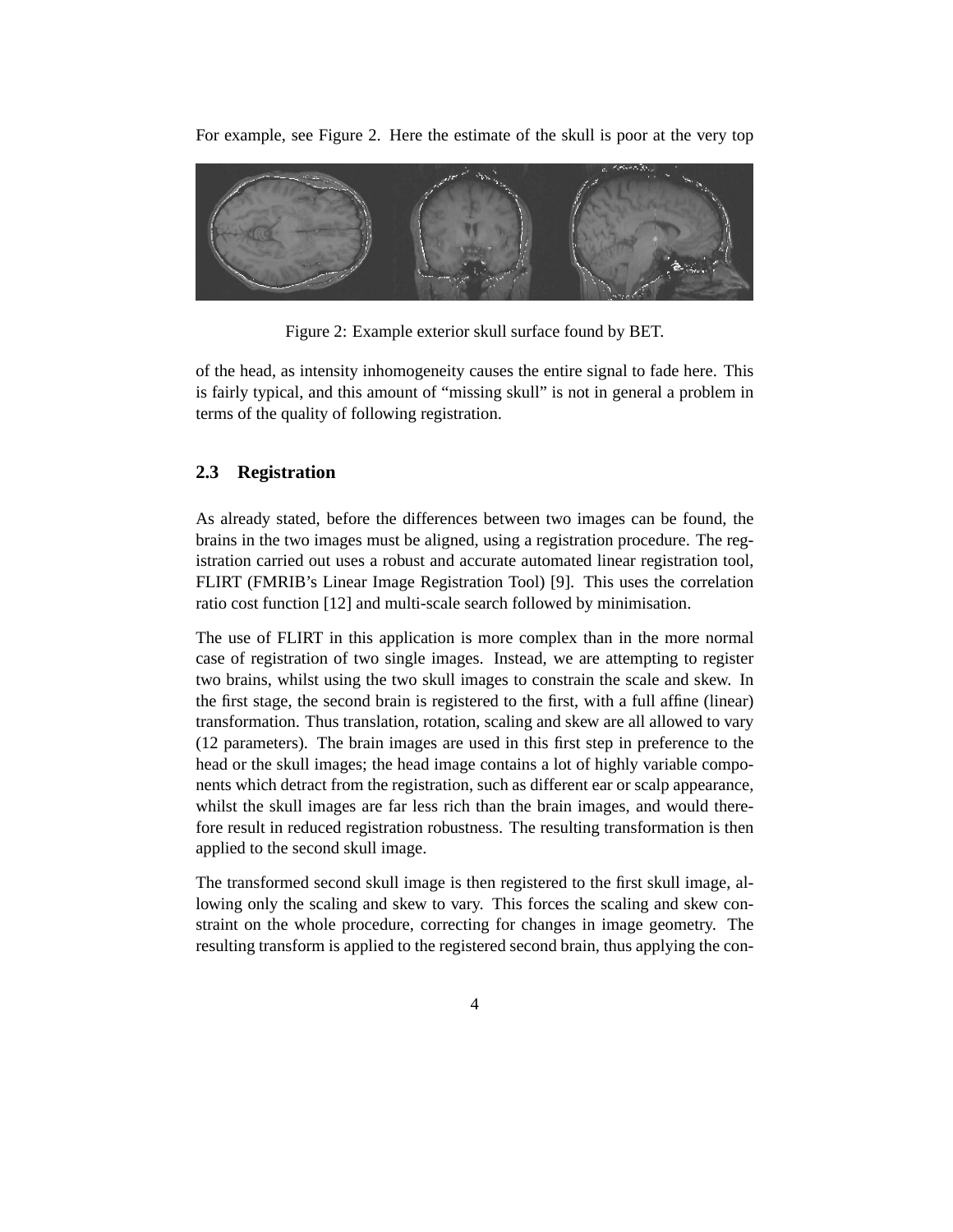straint to the brain images.

Next, the resulting second brain image is re-registered to the first brain, allowing only translation and rotation to vary, in order to optimise the final registration between them, the scaling and skew constraint now having been applied.

One could stop here and apply change analysis to the registered second brain and the original first brain. However, this is not optimal, as the second brain image has been through a processing step that the first brain image has not, namely a spatial transformation (involving interpolation of its values). (Note, this is only one transformation, not three, as the three registrations' transformations can be mathematically combined into one before being applied to the initial second brain image.) The images will therefore look slightly different; the transformed second brain image will be slightly more blurred than the first brain image.

To ensure that the images being compared undergo equivalent processing steps, both input images are transformed to a position which is halfway between the two. In this way both images are subjected to an similar degree of interpolation-related blurring. Thus the total transformation that took the initial second brain image to its final position is decomposed into two. Firstly, the "square root" of the matrix is found, that takes the initial second brain image halfway to its final position. (In fact, not all affine transformations have exact matrix square roots which are also affine transformations, so the transformation is actually decomposed into the affine components - translation, rotation, scale and skew - and each component's effect is halved. The components are then reformed into an affine matrix, which is close to the square root of the original matrix, but is guaranteed to be affine.) This matrix then takes the initial second brain image halfway towards the first brain image. Now the transformation is found which takes the first brain image also to the midway point. Because the "square root" matrix already found may not be exact, it is not correct to simply invert this - the images would not then be in perfect registration. Instead, the inverse of the complete registration is multiplied by the "square root" matrix to give the exact transformation that will take the first brain image to the midway position.

The result of all of the above calculations, therefore, is two linear transformations. One is to be applied to the first input image and the other is applied to the second. The typical quality of this brain registration is illustrated in Figure 3, an example subtraction of a registered pair of head images, which shows only appreciable motion outside of the brain.

All of the brain and skull images are now discarded; only the original unsegmented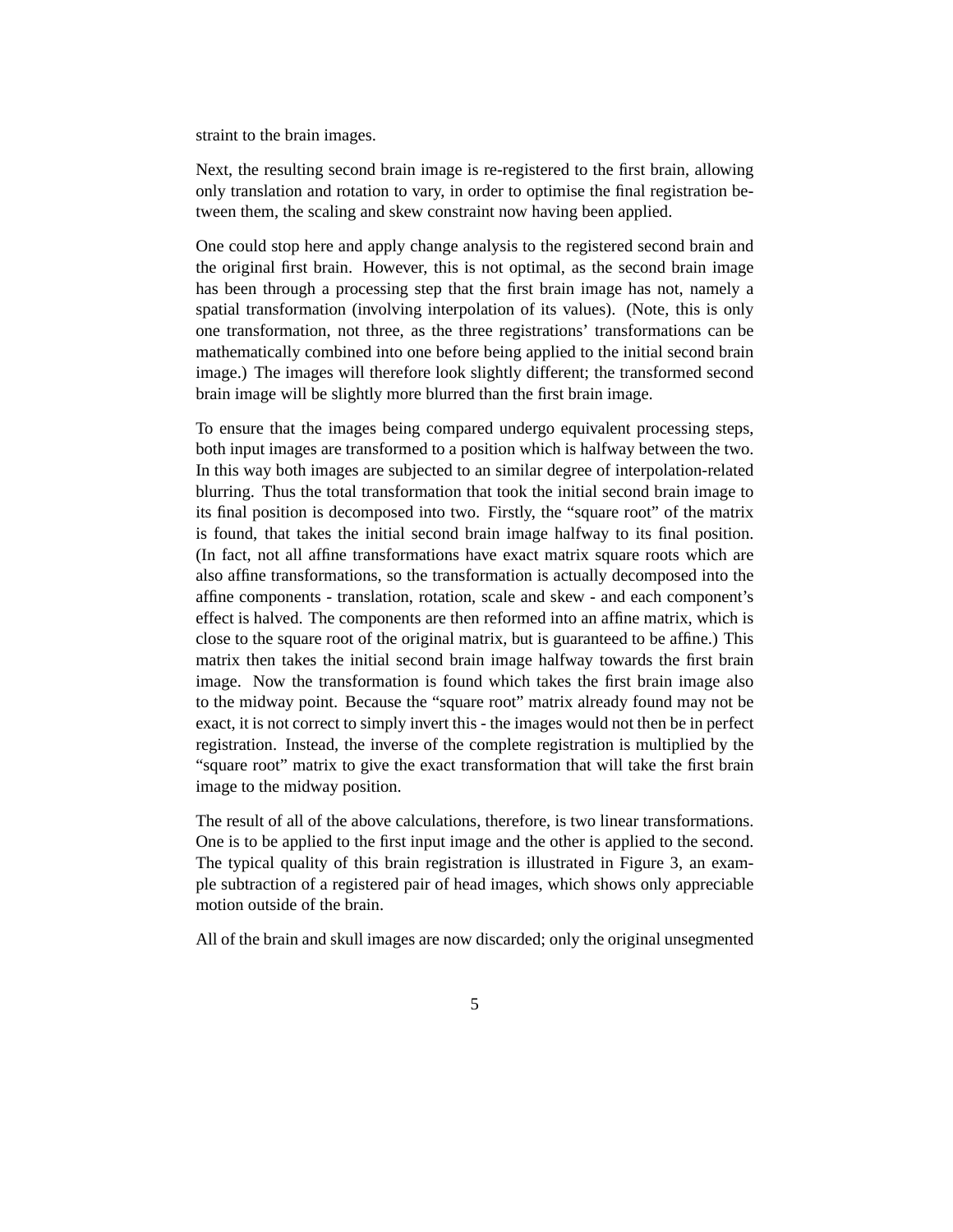

Figure 3: Example subtraction of a registered pair of head images showing only appreciable motion outside of the brain.

images and the brain mask images are kept. The transformations are applied to these images so that two registered head images and two registered brain mask images result. These four images are passed on to the next stage.

### **2.4 Masking**

The registered binary brain masks are now combined into a single mask which will be applied to the registered head images to produce two new registered brain images. The reason for this (rather than keeping the original registered brain images) is that even slight differences in the original brain segmentations (i.e., the production of the brain masks) would cause the artefactual appearance of brain change. Thus the two masks are "binary ORed" - i.e., if either is 1 at a particular voxel, the output is 1. (They cannot be "ANDed" as the brain from the second time point would cause incorrectly reduced masking of the first time point image in the case of atrophy.)

The resulting combined mask is then applied to the registered head images to produce to registered brain images. These two images are passed to the final stage for the analysis of change.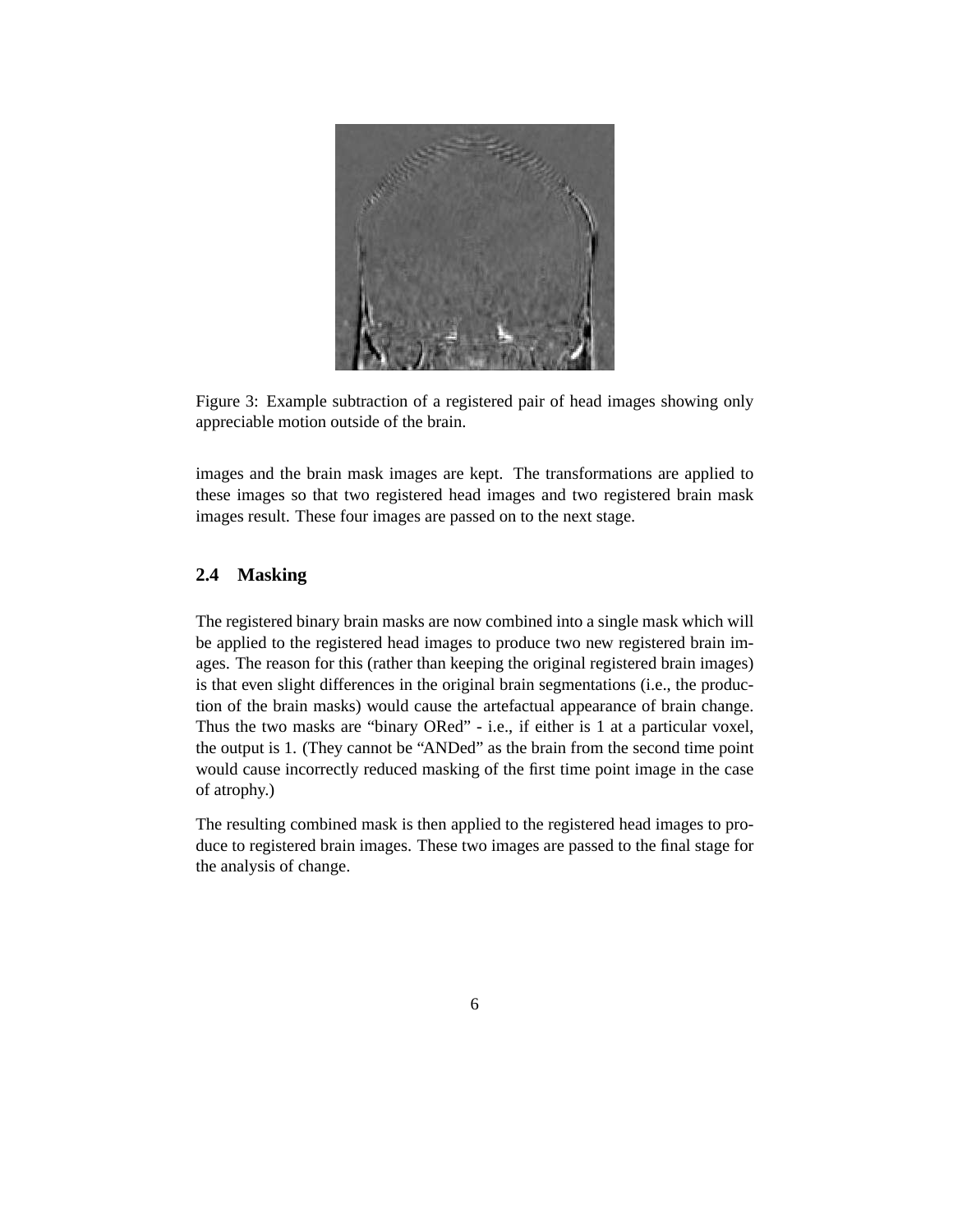#### **2.5 Change Analysis**

The final stage in the analysis is the change estimation itself. There is great variety in how this is achieved amongst published methods. Some researchers (e.g., [8, 7, 10]) use normalized subtraction of the images, assuming that resulting areas of significant deviation from zero correspond to areas of interesting brain change. This relies on the assumption that the images will appear exactly the same (apart from valid change); various procedures such as histogram-matching and relative bias field correction have been suggested [10], in order to attempt to make the images look as similar as possible. Others look more directly for changes around tissue boundaries. For example, [3, 2, 5, 4] use the "boundary shift integral" (the area under the intensity profile across a boundary in image 1 is subtracted from that for image 2, and normalised by the boundary height, resulting in an accurate measure of lateral motion), which gives the motion of each edge, even if blurred, but only if image contrasts in general are well matched between scans. Methods that are principally cross-sectional in nature, such as that of Fisher [1, 13], Ge [6] and Reddick [11] avoid the need to address the issue of change analysis.

The system presented here finds all brain surface edge points (including internal brain-CSF edge points) to sub-voxel accuracy in both images and estimates the apparent motion of each brain edge point perpendicular to the local edge. By finding edge points the method is relatively insensitive to changes in intensity of tissues from one scan to the next - boundaries are fairly objective, even if general tissue intensities change. Thus this method requires no (intensity) normalisation of the images, and is not sensitive to problems arising from intensity inhomogeneities across the images.

Edge points are found using a simple gradient-based edge detector. At each voxel the intensity gradient in x, y and z is found, and the sum-of-squares gradient is taken as the total edge strength. Next, at each voxel whose edge strength exceeds a threshold (automatically set on the basis of image contrasts measured and output by BET), the direction of maximum absolute gradient strength is found. The two immediate neighbours in this direction are checked to see if their edge strength value is higher. If either is, then the current voxel is discarded. This step is known as non-maximum suppression. The resulting set of voxels are assumed to be brain surface points. The position of the surface within these voxels is measured, i.e., the edge is found to sub-voxel accuracy. This is achieved by fitting a quadratic through the edge strength values of the edge voxel and its two neighbours in the direction perpendicular to the edge; the peak of the quadratic is assumed to be a better estimate of the position of the edge than the centre of the edge voxel.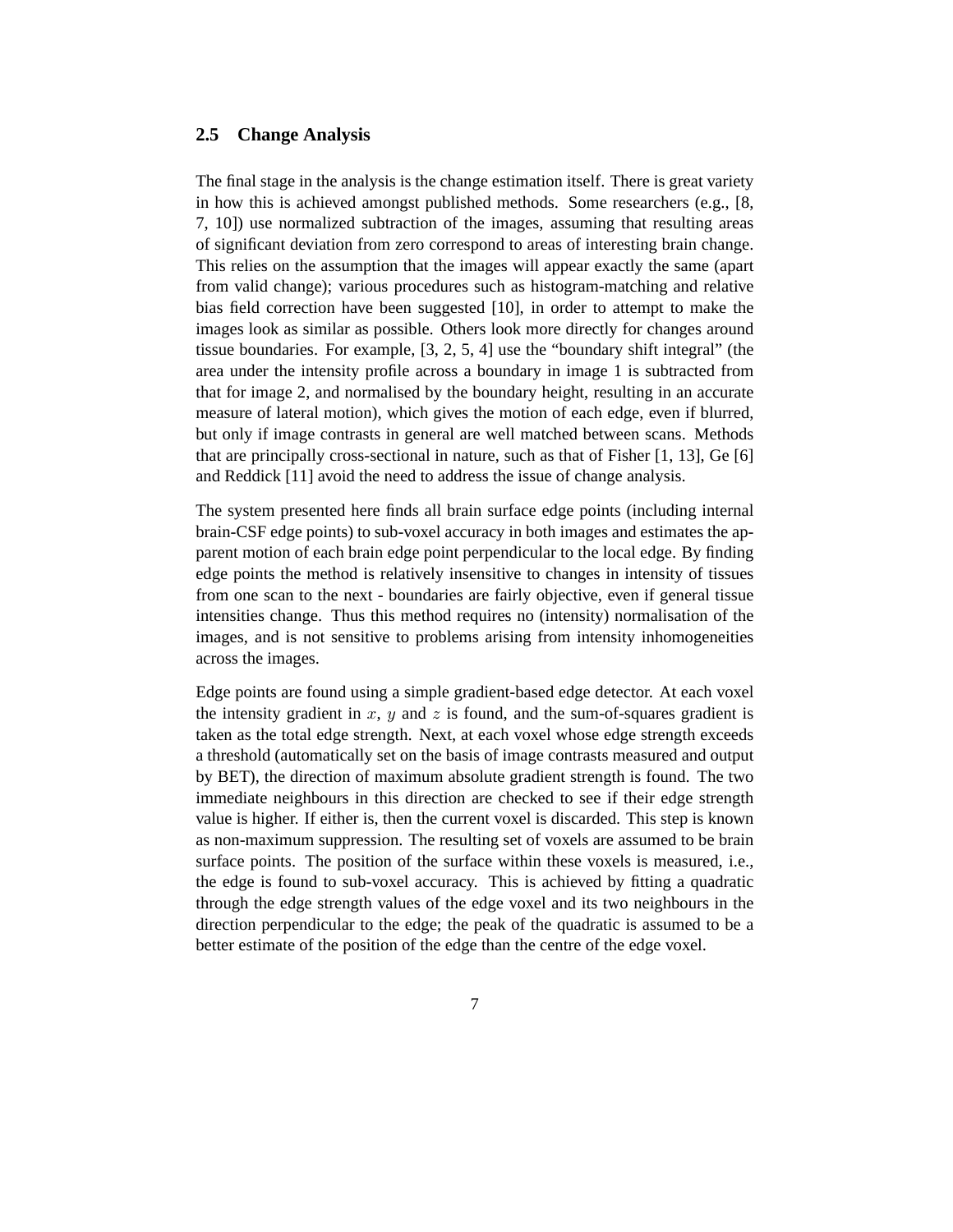Edge detection is carried out on both registered brain images. Now, for every edge point in image 1, voxels along a line perpendicular to the edge at that point are searched in image 2, in an attempt to find the closest matching edge point. Both edge points must have intensity gradients in the same direction to be allowed to match. Once an edge point match is found, the subvoxel positions are taken into account, resulting in a single number which describes how far and in which direction the edge point from image 1 has moved. Then, according to the position in the image and the combination of the gradient direction and the edge point movement direction, the movement is marked as positive ("growth") or negative ("atrophy") in a new image, at the position of the edge point in image 1. This new image contains mostly zeros, except at the brain edge points, where it contains small positive or negative values encoding whether the brain surface at each edge point has grown or shrunk between the first and second scans, (for example, see Figure 4).



Figure 4: Example slice showing edge motion estimation (atrophy is dark, "growth" is light), overlaid on original image.

Brain atrophy is conventiently quantified by a single number such as the percentage volume change (%BVC). The initial value obtained from the change image is the sum of all edge point motions (linear voxel units), which, when multiplied by voxel volume, gives the total BVC. This is one possible measure, as would be a %BVC derived directly from this. However, a more invariant measure is obtained by dividing this volume by the number of edge points found times the voxel "area".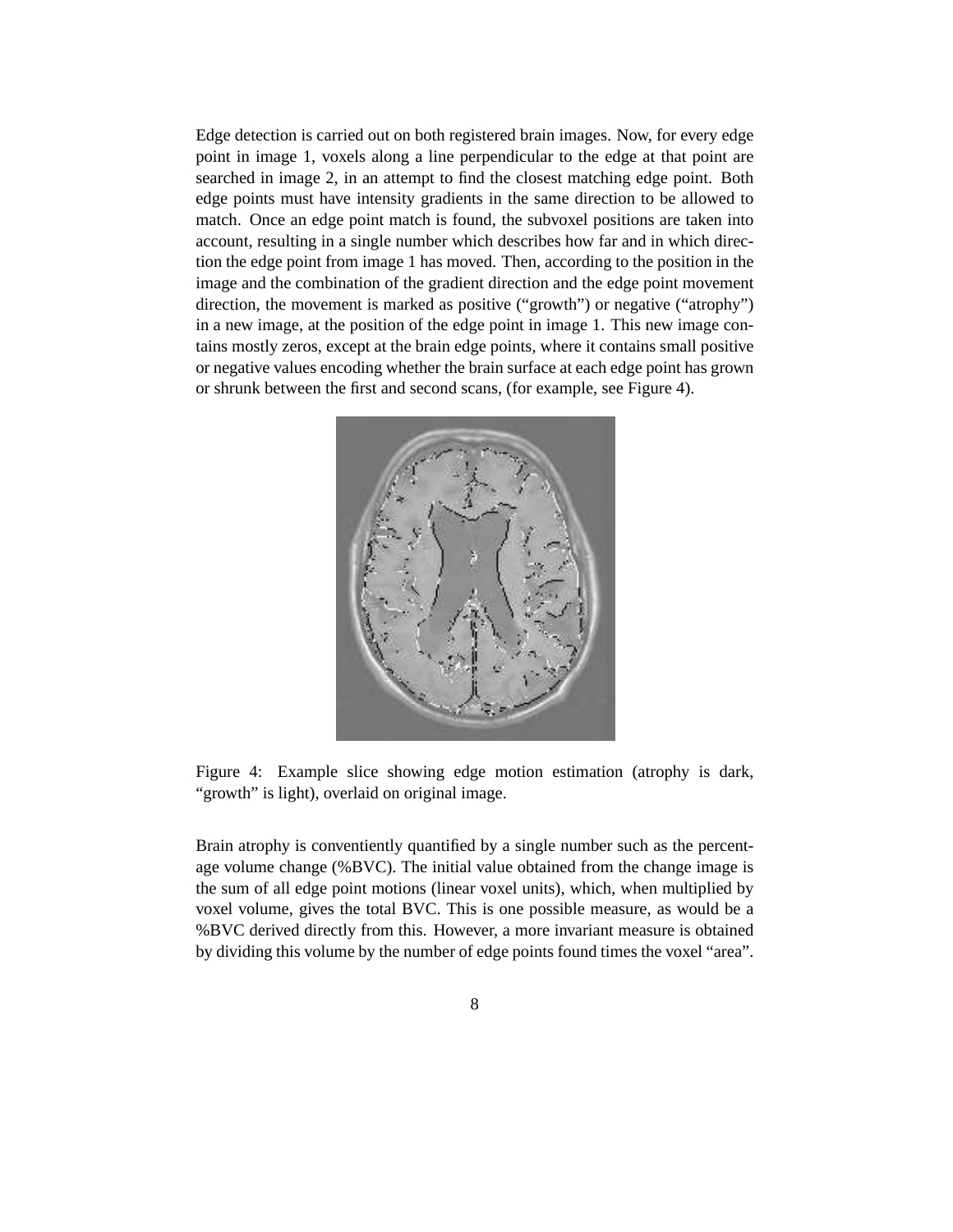(Note, the final stages of SIENA are always carried out with cubic voxels, so there is no ambiguity in the definition of area here.) This measure is then the mean perpendicular brain surface motion. The reason why this is preferable to the total volume change is that it is not (to first order) dependent on the number of edge points found. As the number of edge points depends on slice thickness (see below - typically by a factor of two between 1mm slices and 6mm) and (to a lesser extent) other scanning details, it is a good idea to normalize for the number of points found. Finally, if it is required to convert the mean surface motion to a %BVC, the ratio of the brain volume to the brain surface area needs to be estimated.

In this formulation:

$$
l = \frac{v \sum m}{aN},\tag{1}
$$

where *l* is the mean surface motion,  $\sum m$  is the edge motion (voxels) summed over all edge points,  $v$  is voxel volume,  $N$  is the number of detected edge points and  $a$ is voxel cross-sectional area. Thus,

% brain volume change = 
$$
\frac{100 lA}{V} = \frac{100 lfV}{V} = 100 lf,
$$
 (2)

where A is the brain surface area (actual, i.e., not  $aN$ ), V is the actual brain volume,  $f$  is the ratio of actual area to volume.

It is possible to find  $f$  directly for any given image without knowing  $A$  or  $V$ ; if a single image is scaled by a known amount and then compared with the unscaled version using the above change analysis, the correct %BVC is known from the scaling that was applied, and the measurement of  $l$  then allows  $f$  to be found. It varies across scanners, slice thicknesses and pulse sequence, but normally lies between 0.1 and 0.2mm−<sup>1</sup> . Applying this method (referred to as self-calibration) ensures that there is no bias (systematic error) in the reported estimates of %BVC.

The complete method is summarised in Figure 5.

# **3 Validation / Results**

#### **3.1 Investigation of Accuracy as a Function of Slice Thickness**

To test the accuracy of SIENA, 16 normal volunteers were scanned in two separate sessions each. Each session consisted of 8 scans, at a range of slice thicknesses, to enable the dependence on slice thickness of the accuracy to be determined. The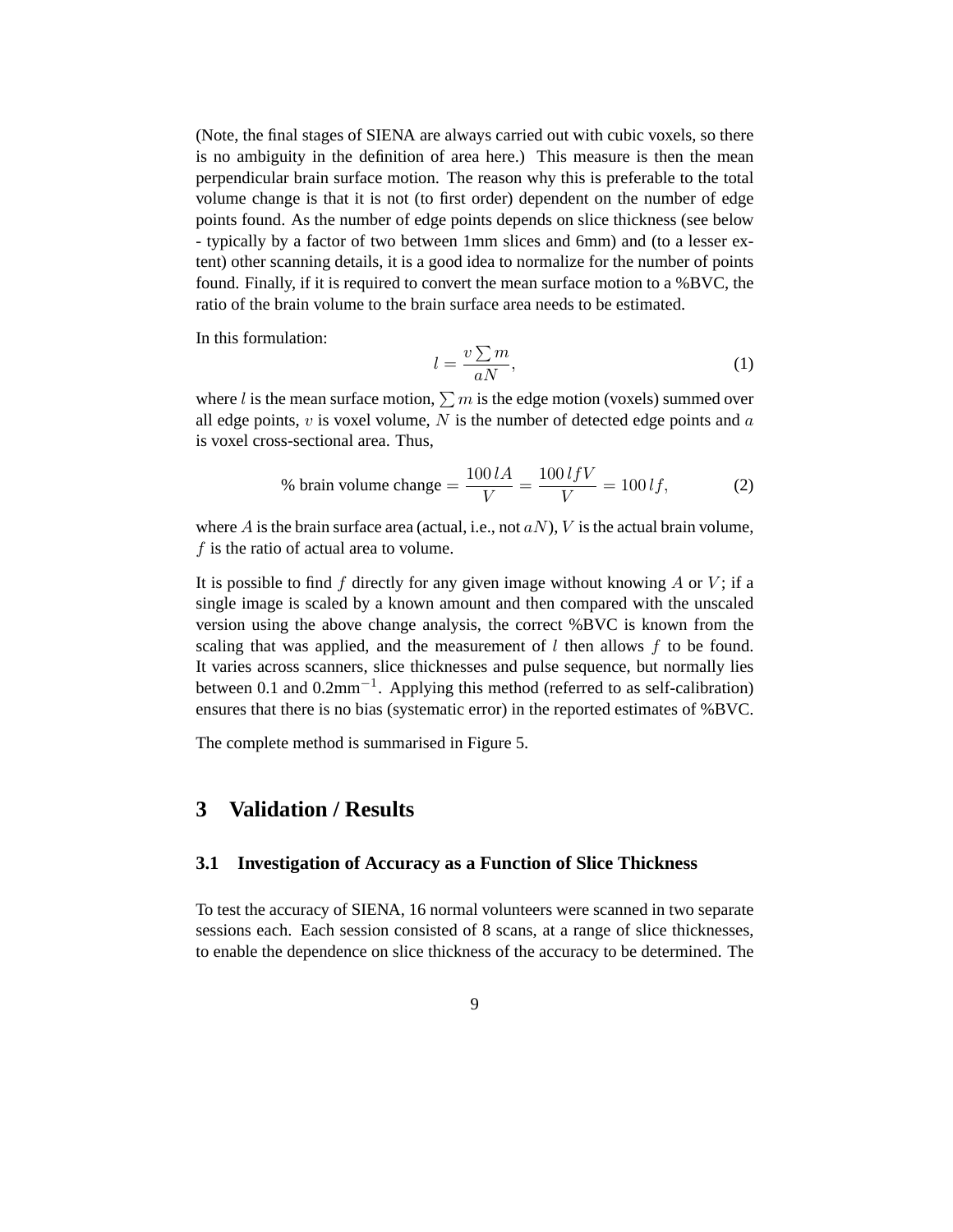

Figure 5: Overview of SIENA.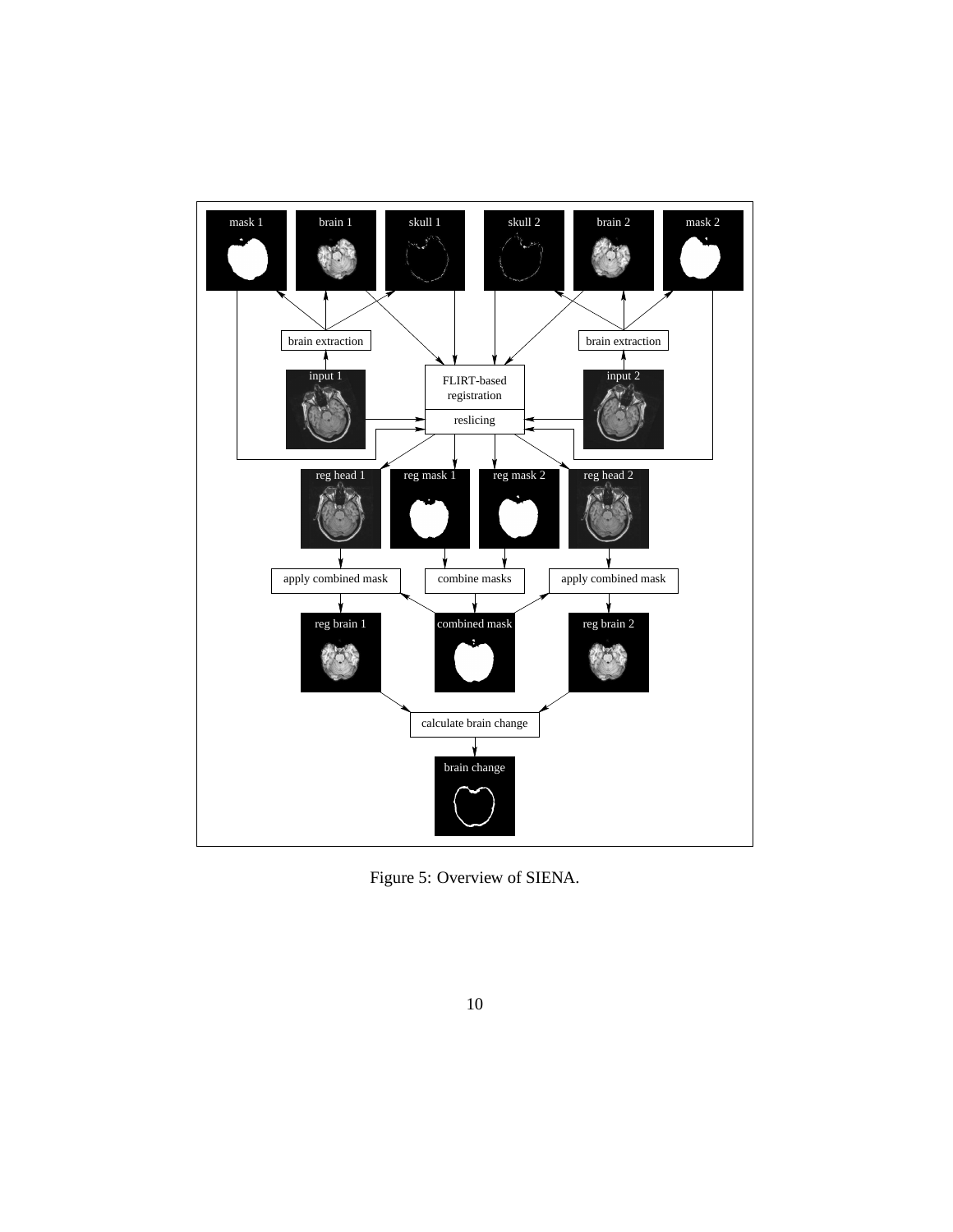subjects' ages ranged from 26 to 44; half were female. The scanner was a Philips NT 1.5T operating at the NMR Center of the University of Siena. Scans 1 to 6 were 1mm to 6mm slice thickness, T1-weighted axial 2D fast field echo, TE=11ms,  $TR = 35$ ms, flip= $40^{\circ}$ , NAqc=1. The 1mm scan lasted 18 minutes, and each successive scan took less time, with the 6mm scan lasting 3 minutes. Scan 7 was a 3mm slice thickness axial volumetric fast field echo, TE=3ms, TR=20ms, flip=30 $^{\circ}$ , NAqc=1, and lasted 4 minutes. Scan 8 was the same as scan 7, but with coronal slices, lasting 4 minutes. For all scans the in-slice resolution was 1mm by 1mm, and enough slices were taken to include the top of the scalp and the bottom of the cerebellum. The inter-session interval was mostly between 1 and 7 days. Half of the subjects were scanned with the slice thickness range order reversed, to control for order effects.

The resulting 128 pairs of images were processed with the fully automated system, with no manual intervention. On average, each image pair took just under an hour to process on a state-of-the-art single processor PC running Linux. The registration results and BET segmentation were checked manually - no obviously incorrect segmentations were found for any of the 256 images and no obviously incorrect registrations were found in any of the 128 pairs. Self-calibration was used as described above to ensure that the %BVC estimates contained no systematic error.

The main results from the above experiment are shown in Figure 6. The %BVC is shown as a function of scan number for all 16 subjects. All results should ideally be zero, as the subjects should not be showing any atrophy. There are two clear results from this figure. Firstly, there is no clear slice-dependence to the errors. Secondly, the error size is small - the median absolute error over all results is 0.2%. The fact that 1mm slices do not generate significantly better results than thicker slices may at first seem surprising. However, one possible reason for this result is that the lower resolution scans are taken more quickly and therefore probably contain less image distortion due to subject motion during the scan. There was no significant difference between male and female subjects, and each subject in general did not show a mean error that was significantly different to zero, i.e., the error across slices thicknesses for each subject varied around zero.

The contribution of the skull-based step in the registration was investigated with the same data set. The results of the three-stage registration (before decomposition into two halfway transforms) were compared with a "control" registration, consisting of just stage one of the complete registration, i.e., a simple full linear transformation from brain image 2 to brain image 1. This can be thought of in the context of this data as a reasonable control, as we know that the subjects' brains will not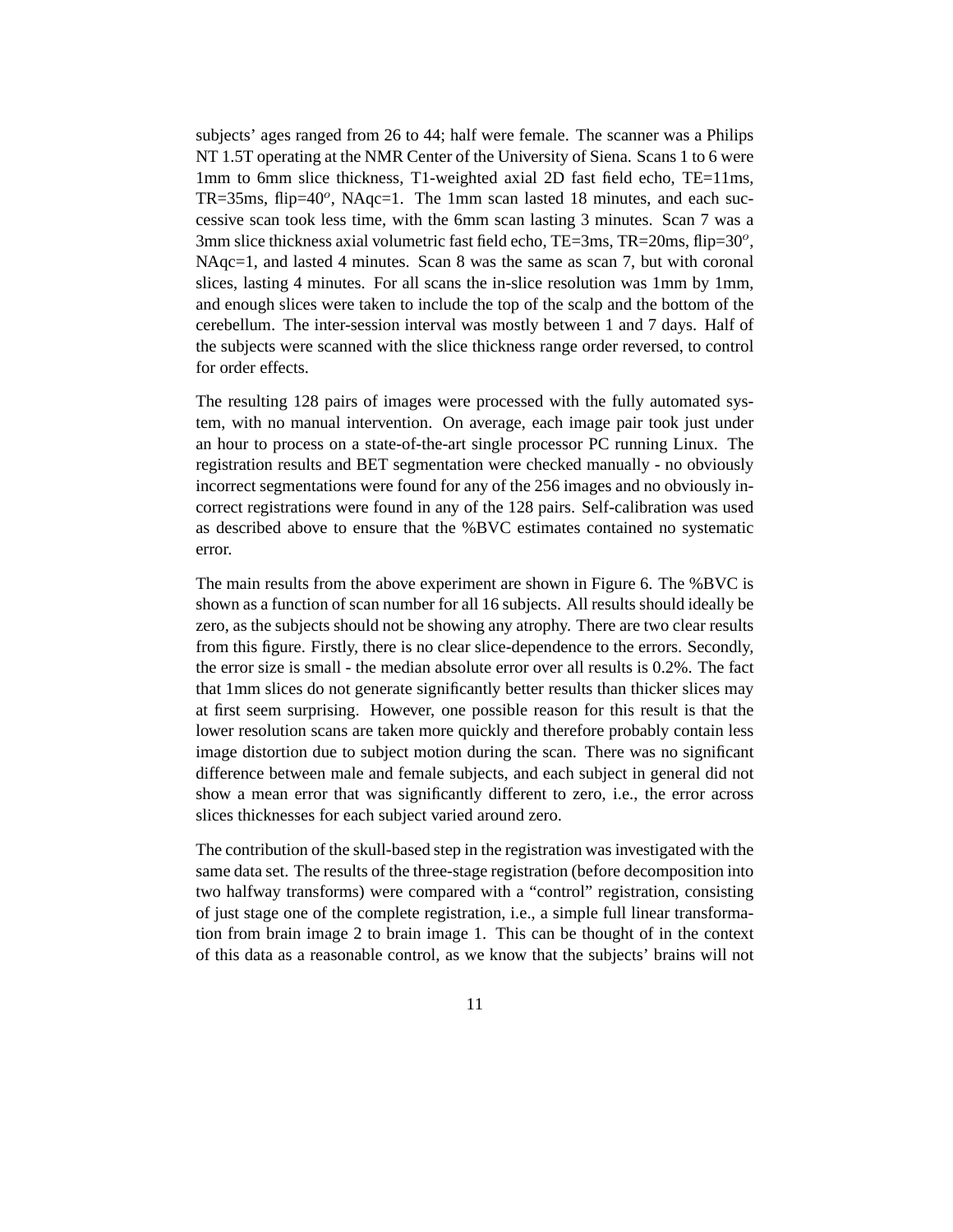

Figure 6: Plot of %BVC error vs different slice thicknesses.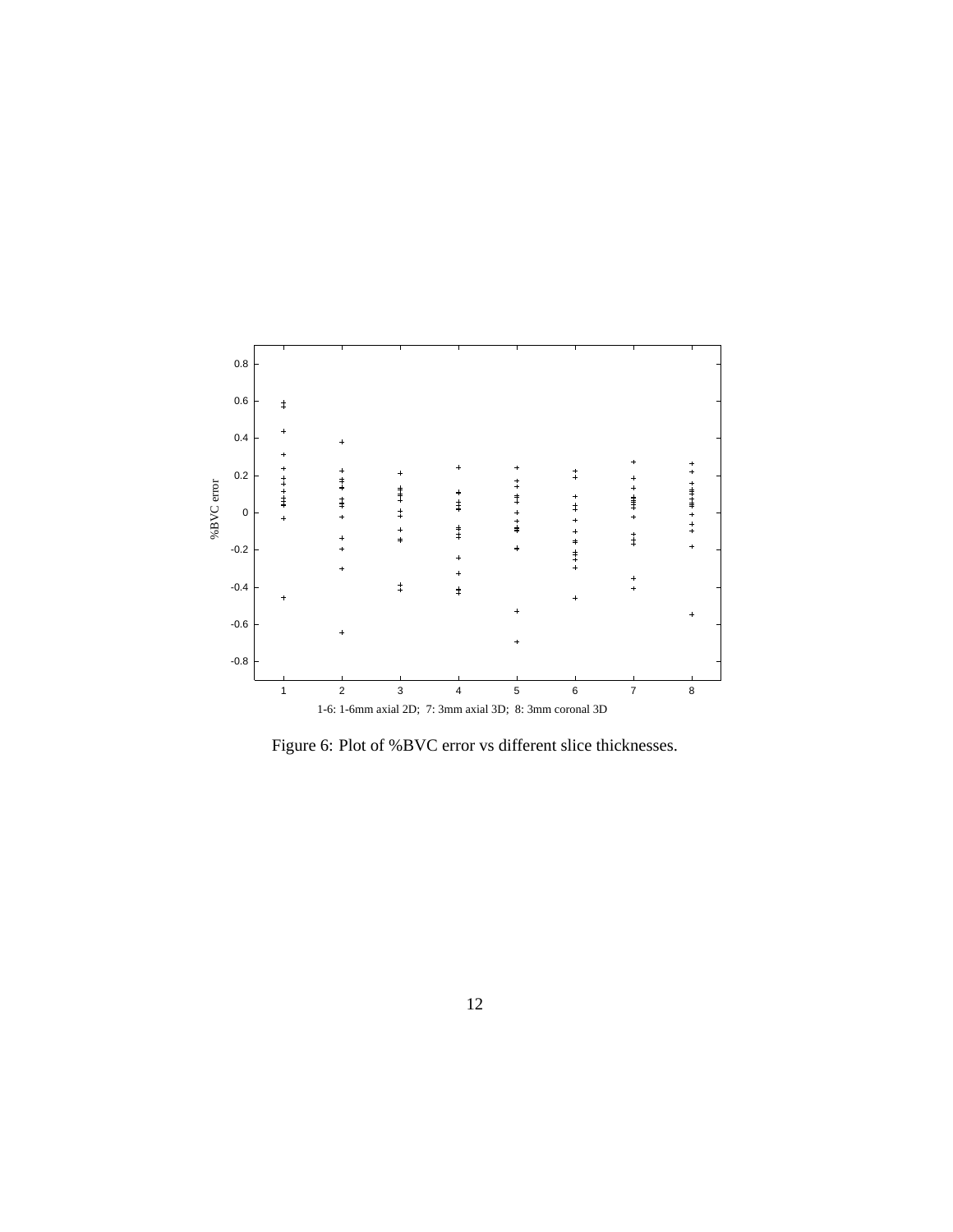have changed between scans, and the scanner itself is unlikely to have changed in characterisation either. Thus we attribute any difference between simple linear transformation and the three-stage skull-based registration to error in the latter. This error will be due to errors in skull surface estimation in each image, and error in the skull surface registration stage. Results are shown in Figures 7 and 8. The



Figure 7: Scaling error vs different slice thicknesses.

median absolute values for scaling and skew (errors) are 0.0009 and 0.0010 respectively. Combining across scaling and skew and across  $x, y$  and  $z$  gives a %BVC error nearly as large as the complete error result, suggesting that the registration step on average may contribute fairly highly to overall atrophy measurement error. However, this step is important to include, given the common problem of imaging geometry drift.

As a further test of the SIENA method, one of the subject's data sets was tested across slice thicknesses - each image from time point 1 was tested against each image with a different slice thickness from time point 2. The median absolute error was only 0.42%, despite the substantial differences between the images in each pairing.

The final outcome of these investigations, therefore, is that the error in measuring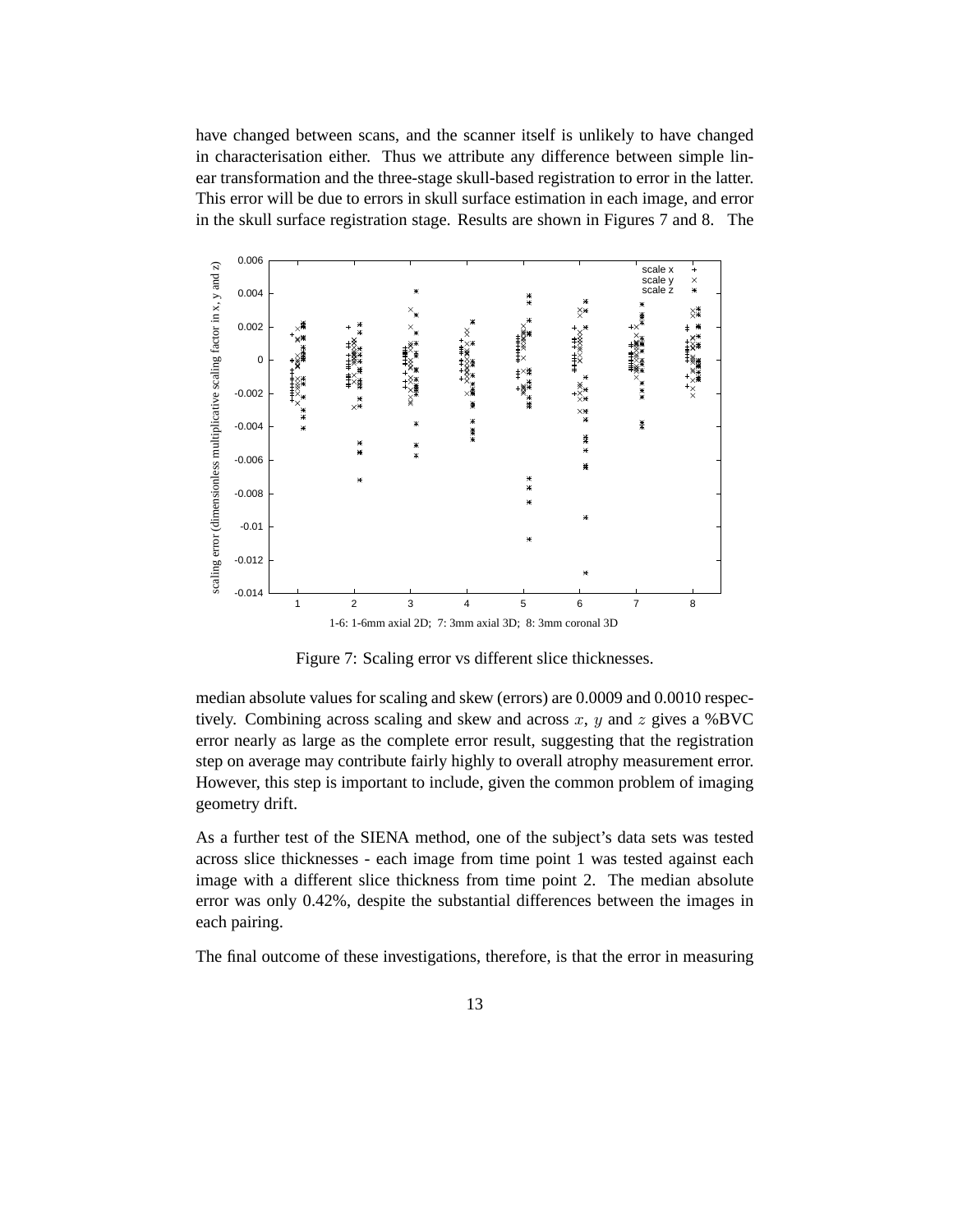

Figure 8: Skew error vs different slice thicknesses.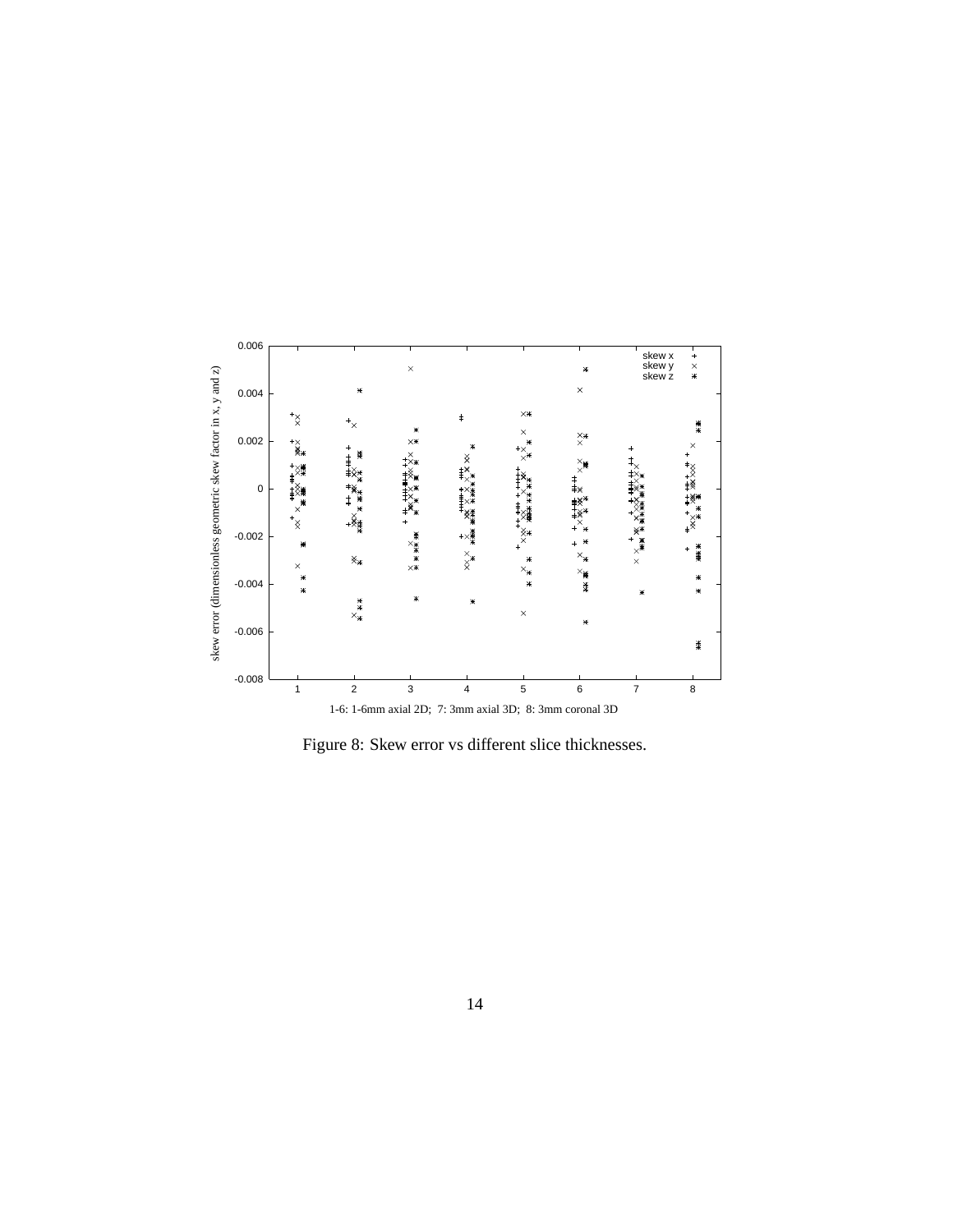%BVC between images acquired using the same pulse sequence is around 0.2. This value is not strongly slice-thickness dependent.

### **3.2 Validation Using Patient Data from Three Time Points**

Further investigations were carried out with data sets of three-time-point scans of patients. A sensitive method of error analysis [2] can be carried out on such data; the atrophy measure from t0 to t1 is added to the measure from t1 to t2, and this sum compared with the direct measure from t0 to t2. This will show up most sources of error in the atrophy estimation prodecure and is therefore a useful validation of the method. Sources of error not covered are those which affect both halves of the comparison equally; for example, if a scaling error was caused by inaccurate skull estimation at one time point, and affected the t0 to t1 atrophy measure in the same way that it affected the t0 to t2 measure, this would not show in the three-time-point analysis.

MR images of brains of 39 multiple sclerosis patients (courtesy of Valerie Stevenson and David Miller at the Institute of Neurology, London) were analysed. Each patient was scanned three times, with T1-weighted images, and slice thickness of 3mm. The results of atrophy analysis are shown in Figure 9. The points should ideally lie on the  $y = x$  line. The error bars show  $\pm 0.2\%$ , and are clearly sufficient to explain deviation from the line, demonstrating that the precision of the method as applied to patient data sets is comparable to that with normal controls, despite differences in the pulse sequence for data acquisition.

# **4 Conclusions**

A fully automated method is presented here, which is accurate (around 0.2% brain volume change error) and achieves high robustness. The method is robust to many of the problems typical of general morphometric analysis, and explicitly corrects for most of the remaining problems. A wide range of data types has been used to verify the robustness and accuracy of the method.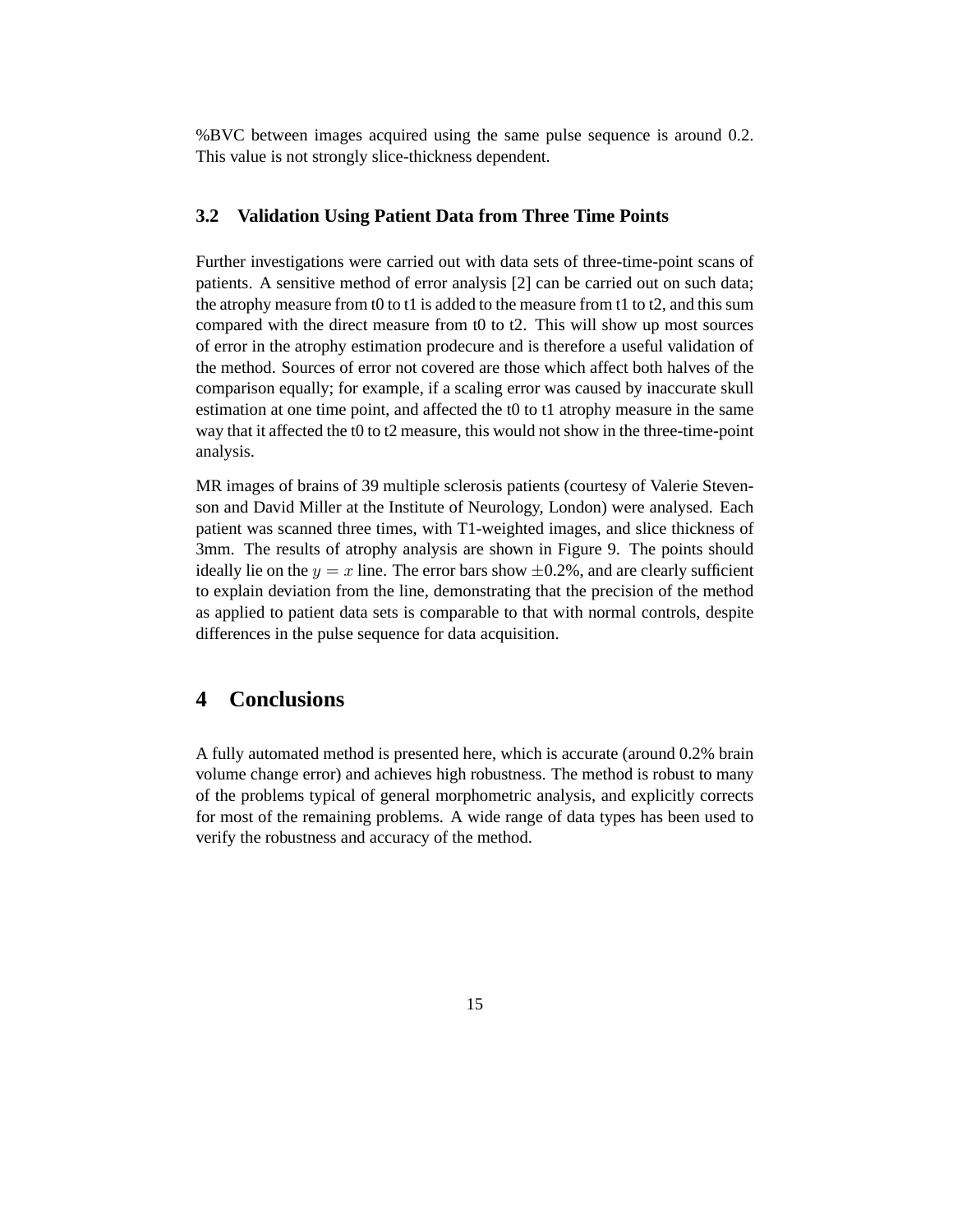

Figure 9: Plot of (%BVC from t0 to t2) vs (%BVC from t0 to t1 plus that for t1 to t2).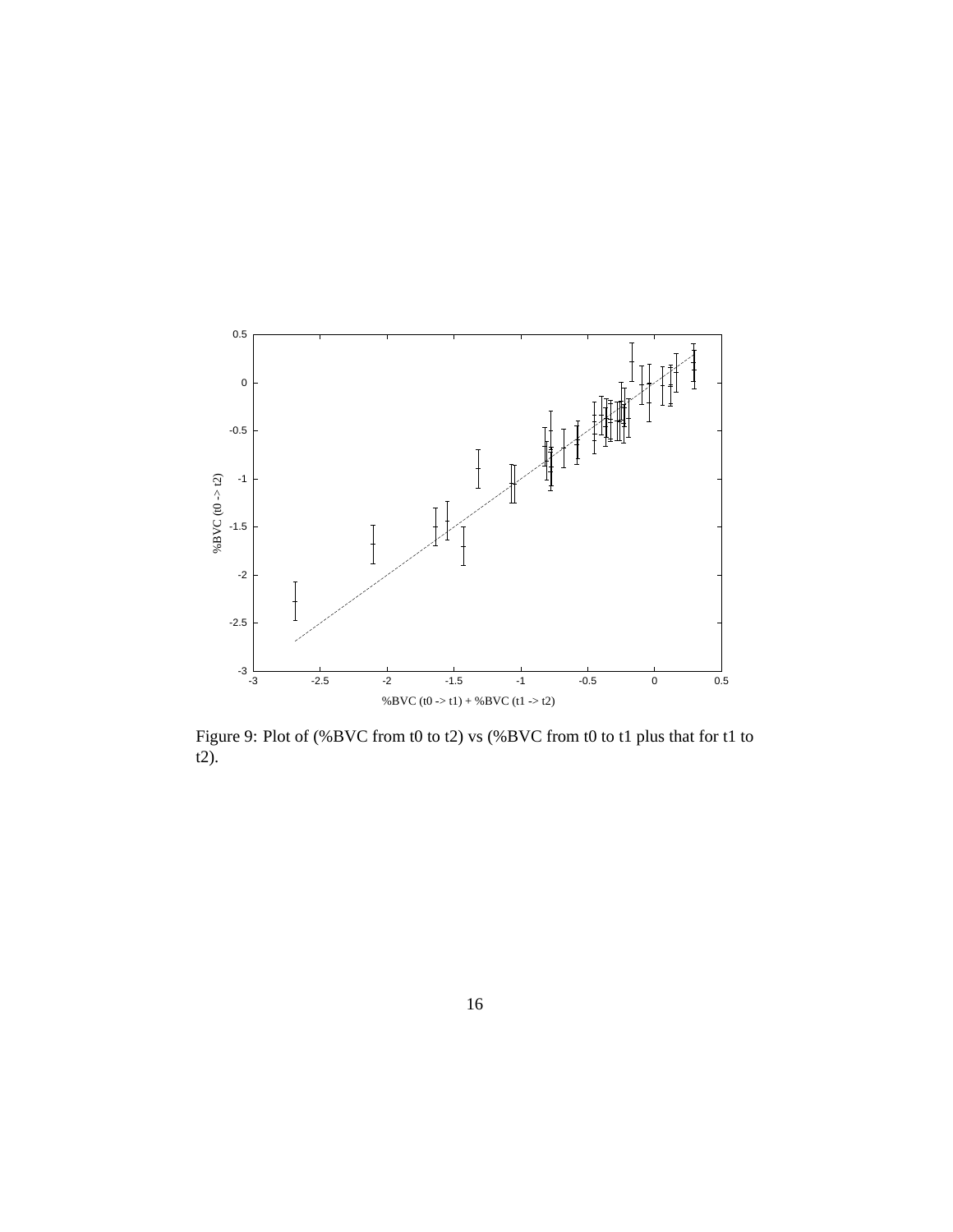## **5 Acknowledgements**

The authors thank Marzia Mortilla for carrying out most of the scanning for the set of normal subjects. SMS and PMM acknowledge funding from the MRC (UK) to support the FMRIB centre; MJ and NDS were funded by the EC Biomed II programme (MICRODAB).

## **References**

- [1] E. Fisher, R.M. Cothren, J.A. Tkach, T.J. Masaryk, and F. Cornhill. Knowledge-based 3D segmentation of the brain in MR images for quantitative multiple sclerosis lesion tracking. In *SPIE Proc. Medical Imaging: Image Processing*, pages 19–25, 1997.
- [2] N.C. Fox and P.A. Freeborough. Brain atrophy progression measured from registered serial MRI: Validation and application to Alzheimer's disease. *Journal of Magnetic Resonance Imaging*, 7:1069–1075, 1997.
- [3] N.C. Fox, P.A. Freeborough, and M.N. Rossor. Visualisation and quantification of rates of atrophy in Alzheimer's disease. *The Lancet*, 348:94–97, july 1996.
- [4] P.A. Freeborough and N.C. Fox. The boundary shift integral: An accurate and robust measure of cerebral volume changes from registered repeat MRI. *IEEE Trans. on Medical Imaging*, 16(5):623–629, 1997.
- [5] P.A. Freeborough, R.P. Woods, and N.C. Fox. Accurate registration of serial 3D MR brain images and its application to visualizing change in neurodegenerative disorders. *Journal of Computer Assisted Tomography*, 20(6):1012– 1022, 1996.
- [6] Y Ge, R J Grossman, J K Udupa, L Wei, L J Mannon, M Polansky, and D L Kolson. Longitudinal quantitative analysis of brain atrophy in relapsingremitting and secondary-progressive multiple sclerosis. In *International Soc. of Magnetic Resonance in Medicine*, 1999.
- [7] J.V. Hajnal, N. Saeed, A. Oatridge, E.J. Williams, I.R. Young, and G.M. Bydder. Detection of subtle brain changes using subvoxel registration and subtraction of serial MR images. *Journal of Computer Assisted Tomography*, 19(5):677–691, 1995.